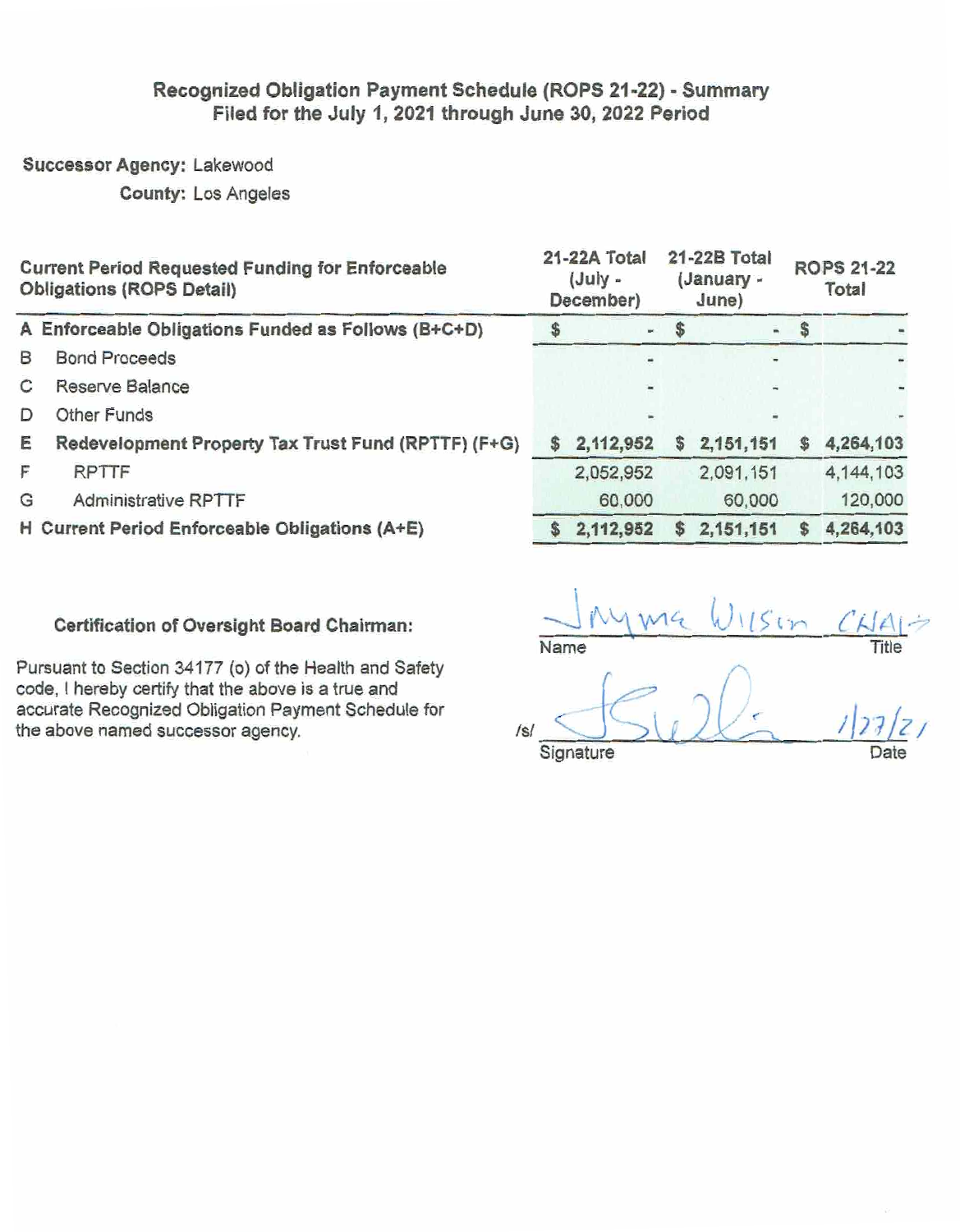### **Lakewood Recognized Obligation Payment Schedule (ROPS 21-22) - ROPS Detail July 1, 2021 through June 30, 2022**

| A  | В                                                                         | $\mathbf{C}$                                                       | D                        | Е                                            | F                                                | G                                                                                                                     | H                              |                                |   | K                        |                 | M                                           | N                   | 0                                                 | P.                    | Q               | R                                         | S               |  | U                                                 | $\mathbf{V}$          | W               |
|----|---------------------------------------------------------------------------|--------------------------------------------------------------------|--------------------------|----------------------------------------------|--------------------------------------------------|-----------------------------------------------------------------------------------------------------------------------|--------------------------------|--------------------------------|---|--------------------------|-----------------|---------------------------------------------|---------------------|---------------------------------------------------|-----------------------|-----------------|-------------------------------------------|-----------------|--|---------------------------------------------------|-----------------------|-----------------|
|    |                                                                           |                                                                    |                          |                                              |                                                  |                                                                                                                       |                                |                                |   |                          |                 |                                             |                     | <b>ROPS 21-22A (Jul - Dec)</b>                    |                       |                 | ROPS 21-22B (Jan - Jun)                   |                 |  |                                                   |                       | 21-22B          |
|    | $\begin{bmatrix}$ Item<br>$\begin{bmatrix} \# \end{bmatrix}$ Project Name | Obligation                                                         |                          | Agreement Agreement<br>Execution Termination | Payee                                            | Description                                                                                                           | Project                        | Total<br>Outstanding   Retired |   | <b>ROPS</b><br>$21 - 22$ |                 |                                             | <b>Fund Sources</b> |                                                   |                       | 21-22A          | <b>Fund Sources</b>                       |                 |  |                                                   |                       |                 |
|    |                                                                           | <b>Type</b>                                                        | Date                     | Date                                         |                                                  |                                                                                                                       | Area                           | Obligation                     |   | <b>Total</b>             | <b>Bond</b>     | Reserve Other<br>Proceeds   Balance   Funds |                     | <b>RPTTF</b>                                      | Admin<br><b>RPTTF</b> | <b>Total</b>    | <b>Bond</b><br>Proceeds   Balance   Funds | Reserve Other   |  | <b>RPTTF</b>                                      | Admin<br><b>RPTTF</b> | <b>Total</b>    |
|    |                                                                           |                                                                    |                          |                                              |                                                  |                                                                                                                       |                                | \$19,201,033                   |   | \$4,264,103              | $\mathcal{S}$ - | $\frac{2}{2}$                               |                     | $\frac{1}{2}$ \\$2,052,952 \\$60,000 \\$2,112,952 |                       |                 | $S-$                                      | $\mathcal{S}$ - |  | $\frac{1}{2}$ \\$2,091,151 \\$60,000 \\$2,151,151 |                       |                 |
|    | County<br>Deferral                                                        | Unfunded 06/27/<br>Liabilities 1989                                |                          | 06/30/2042 County of                         | Los<br>Angeles                                   | County<br>Deferral Loan   Area 2                                                                                      | Project                        | 756,943                        | N | $\frac{2}{2}$            |                 |                                             |                     |                                                   |                       |                 |                                           |                 |  |                                                   |                       | \$-             |
| 8  | City Advance City/<br>to Agency                                           | <b>County</b><br>Loan<br>(Prior 06/<br>28/11),<br>Cash<br>exchange | 07/10/<br>1973           | 06/30/2023 City of                           | Lakewood                                         | Initial funds to Project<br>operate plan<br>area                                                                      | Area 1                         | 38,200                         | N | \$38,200                 |                 |                                             |                     |                                                   |                       | $S -$           |                                           |                 |  | 38,200                                            |                       | \$38,200        |
| 9  | Housing Fund Unfunded 06/30/<br><b>Deficit</b>                            | Liabilities 1999                                                   |                          | 06/30/2022                                   | Low and<br>Moderate<br>Income<br>Housing<br>Fund | Housing fund<br>deficit<br>repayments<br>(HSC section<br>3334.6(d)                                                    | $ \mathsf{Project} $<br>Area 1 | 1,085,310                      | N | $\mathcal{S}-$           |                 |                                             |                     |                                                   |                       | $\mathbb{S}$    |                                           |                 |  |                                                   |                       | $\mathcal{S}$ - |
| 17 | Administrative Admin<br>Costs                                             | Costs                                                              | 07/01/<br>2020           | 06/30/2022                                   | City of<br>Lakewood                              | Administrative All<br>costs<br>including<br>staff, audit,<br>payroll, legal,<br>and other<br>administrative<br>costs. | $ $ Project $ $<br>Areas       | 120,000                        | N | \$120,000                |                 |                                             |                     |                                                   | 60,000                | \$60,000        |                                           |                 |  |                                                   | 60,000                | \$60,000        |
| 18 | LMIHF Loan<br>(SERAF)                                                     | SERAF/<br><b>ERAF</b>                                              | 05/10/<br>2010           | 06/30/2042                                   | Low and<br>Moderate<br>Income<br>Housing<br>Fund | Loan for<br><b>SERAF</b><br>$ $ payment to<br>County for FY<br>09/10 (HSC<br> section 33690  <br>(c)(1))              | All<br> Project <br>Areas      | 2,366,243                      | N | \$2,366,243              |                 |                                             |                     | 1,183,122                                         |                       | $-$ \$1,183,122 |                                           |                 |  | 1,183,121                                         |                       | $-$ \$1,183,121 |
| 19 | LMIHF Loan<br>(SERAF)                                                     | SERAF/<br><b>ERAF</b>                                              | 05/04/<br>$ 2011\rangle$ | 06/30/2042 Low and                           | Moderate<br>Income<br>Housing<br>Fund            | Loan for<br><b>SERAF</b><br>payment to<br>County for FY<br>10/11 (HSC<br>section 33690<br>(c)(1))                     | All  <br>$ $ Project<br>Areas  | 662,108                        | N | $\mathcal{S}$ -          |                 |                                             |                     |                                                   |                       | $\mathcal{S}$ - |                                           |                 |  |                                                   |                       | $\frac{2}{2}$   |
| 20 | LMIHF Loan<br>(ERAF)                                                      | SERAF/<br><b>ERAF</b>                                              | 05/10/<br> 2005          | 06/30/2042 Low and                           | Moderate                                         | Loan for<br>ERAF                                                                                                      | All<br>$ $ Project $ $         | 90,492                         | N | $\frac{2}{3}$            |                 |                                             |                     |                                                   |                       | $\frac{2}{2}$   |                                           |                 |  |                                                   |                       | $\frac{2}{3}$   |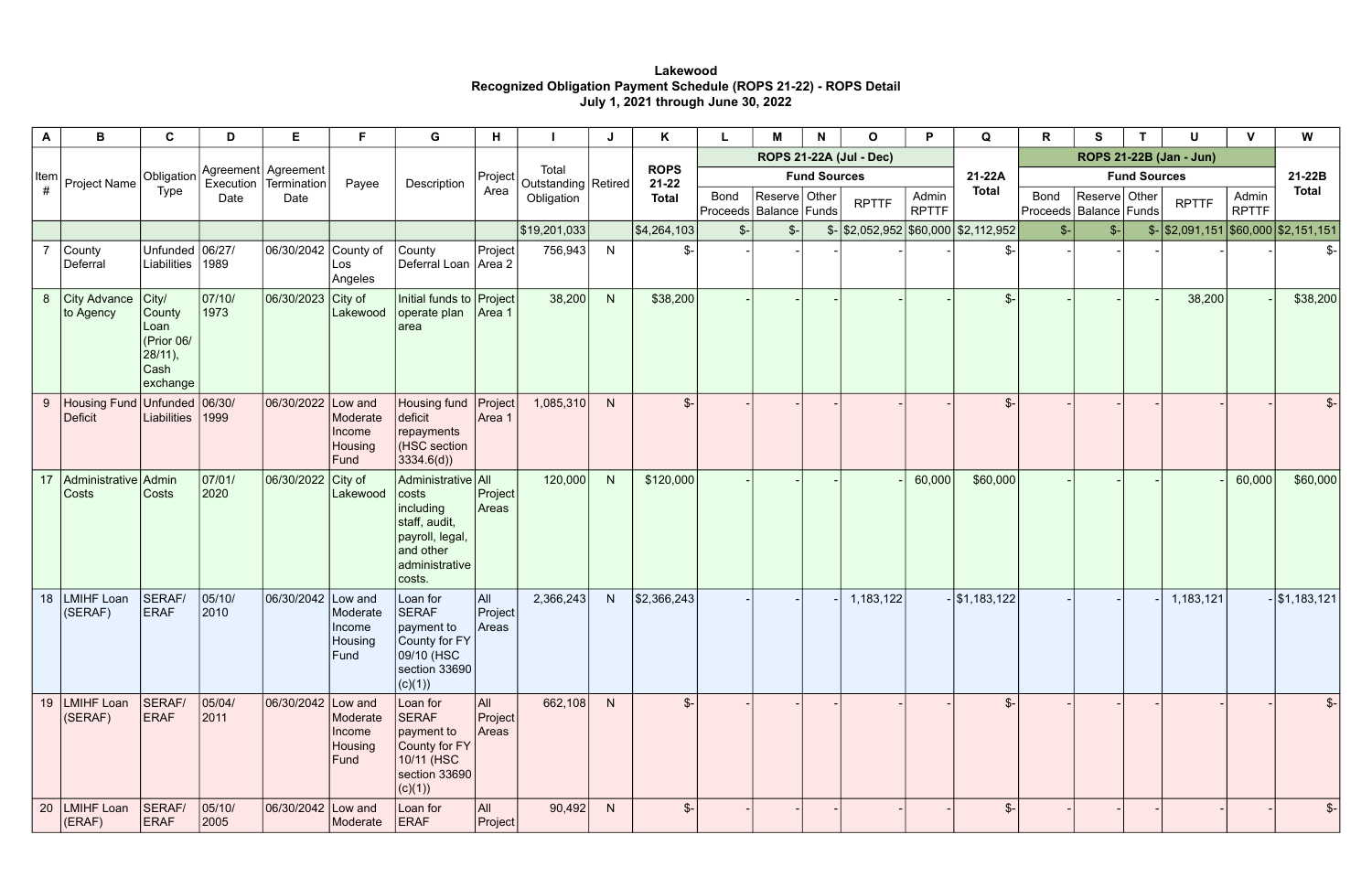| A                                          | B                                                                   | C                                                                       | D              | Е                                              | F                           | G                                                                                                            | H                          |                                              | J            | K                                        |                                           | M             | N | $\mathbf 0$  | P                     | Q               | R                                         | S             |  | U            | $\mathbf v$           | W               |
|--------------------------------------------|---------------------------------------------------------------------|-------------------------------------------------------------------------|----------------|------------------------------------------------|-----------------------------|--------------------------------------------------------------------------------------------------------------|----------------------------|----------------------------------------------|--------------|------------------------------------------|-------------------------------------------|---------------|---|--------------|-----------------------|-----------------|-------------------------------------------|---------------|--|--------------|-----------------------|-----------------|
|                                            |                                                                     |                                                                         |                |                                                |                             |                                                                                                              |                            |                                              |              | <b>ROPS</b><br>$21 - 22$<br><b>Total</b> | <b>ROPS 21-22A (Jul - Dec)</b>            |               |   |              |                       |                 |                                           |               |  |              |                       |                 |
| $\left \begin{array}{c}$ Item $\downarrow$ | Project Name                                                        | Obligation                                                              |                | Agreement Agreement<br>Execution   Termination | Payee                       | Description                                                                                                  |                            | Total<br>$ Project $ Outstanding $ Retired $ |              |                                          | <b>Fund Sources</b>                       |               |   |              |                       | 21-22A          | <b>Fund Sources</b>                       |               |  |              |                       | 21-22B          |
|                                            |                                                                     | Type                                                                    | Date           | Date                                           |                             |                                                                                                              | Area                       | Obligation                                   |              |                                          | <b>Bond</b><br>Proceeds   Balance   Funds | Reserve Other |   | <b>RPTTF</b> | Admin<br><b>RPTTF</b> | <b>Total</b>    | <b>Bond</b><br>Proceeds   Balance   Funds | Reserve Other |  | <b>RPTTF</b> | Admin<br><b>RPTTF</b> | <b>Total</b>    |
|                                            |                                                                     |                                                                         |                |                                                | Income<br>Housing<br>Fund   | payment to<br>County for FY<br>04/05 (HSC<br>section<br>33681.12(b)                                          | Areas                      |                                              |              |                                          |                                           |               |   |              |                       |                 |                                           |               |  |              |                       |                 |
| 21                                         | City Loans<br>and<br>Advances to<br>Agency                          | City/<br>County<br>Loan<br>(Prior 06/<br>$28/11$ ),<br>Cash<br>exchange | 12/17/<br>1985 | 06/30/2042 City of                             | Lakewood                    | Loans for<br>development<br>and financial<br>assistance of<br>Project Areas<br>1, 2, and 3<br>$(80\%)$       | All<br> Project <br>Areas  | 9,873,659                                    | $\mathsf{N}$ | $\mathcal{S}$ -                          |                                           |               |   |              |                       | $\mathcal{S}$ - |                                           |               |  |              |                       | $\mathcal{S}$ - |
| 22                                         | City Loans<br>and<br>Advances to<br>Agency                          | City/<br>County<br>Loan<br>(Prior 06/<br>$28/11$ ),<br>Cash<br>exchange | 12/17/<br>1985 | 06/30/2042 Lakewood                            | Housing<br>Successor        | Loans for<br>development<br>and financial<br>assistance of<br><b>Project Areas</b><br>$1, 2,$ and 3<br>(20%) | ∣All<br> Project <br>Areas | 2,468,418                                    | $\mathsf{N}$ | $\frac{2}{2}$                            |                                           |               |   |              |                       | $\mathcal{S}$   |                                           |               |  |              |                       | $\mathcal{S}$ - |
| 26                                         | <b>Legal Fee</b>                                                    | Litigation                                                              | 06/11/<br>2013 | 06/30/2023 City of                             | Colantuono costs<br>& Levin | Legal counsel All<br>Lakewood/   for litigation                                                              | Project <br>Areas          | 1,000                                        | N            | \$1,000                                  |                                           |               |   | 500          |                       | \$500           |                                           |               |  | 500          |                       | \$500           |
|                                            | 30   Proportional<br>Share of<br>Unfunded<br>Pension<br>Liabilities | Unfunded 01/01/<br>Liabilities 2020                                     |                | 06/30/2022 City of                             | Lakewood                    | Obligation to<br>Share in<br>Payment of<br><b>Unfunded</b><br>Liabilities                                    | All  <br>Project<br>Areas  | 1,738,660                                    | N            | \$1,738,660                              |                                           |               |   | 869,330      |                       | \$869,330       |                                           |               |  | 869,330      |                       | \$869,330       |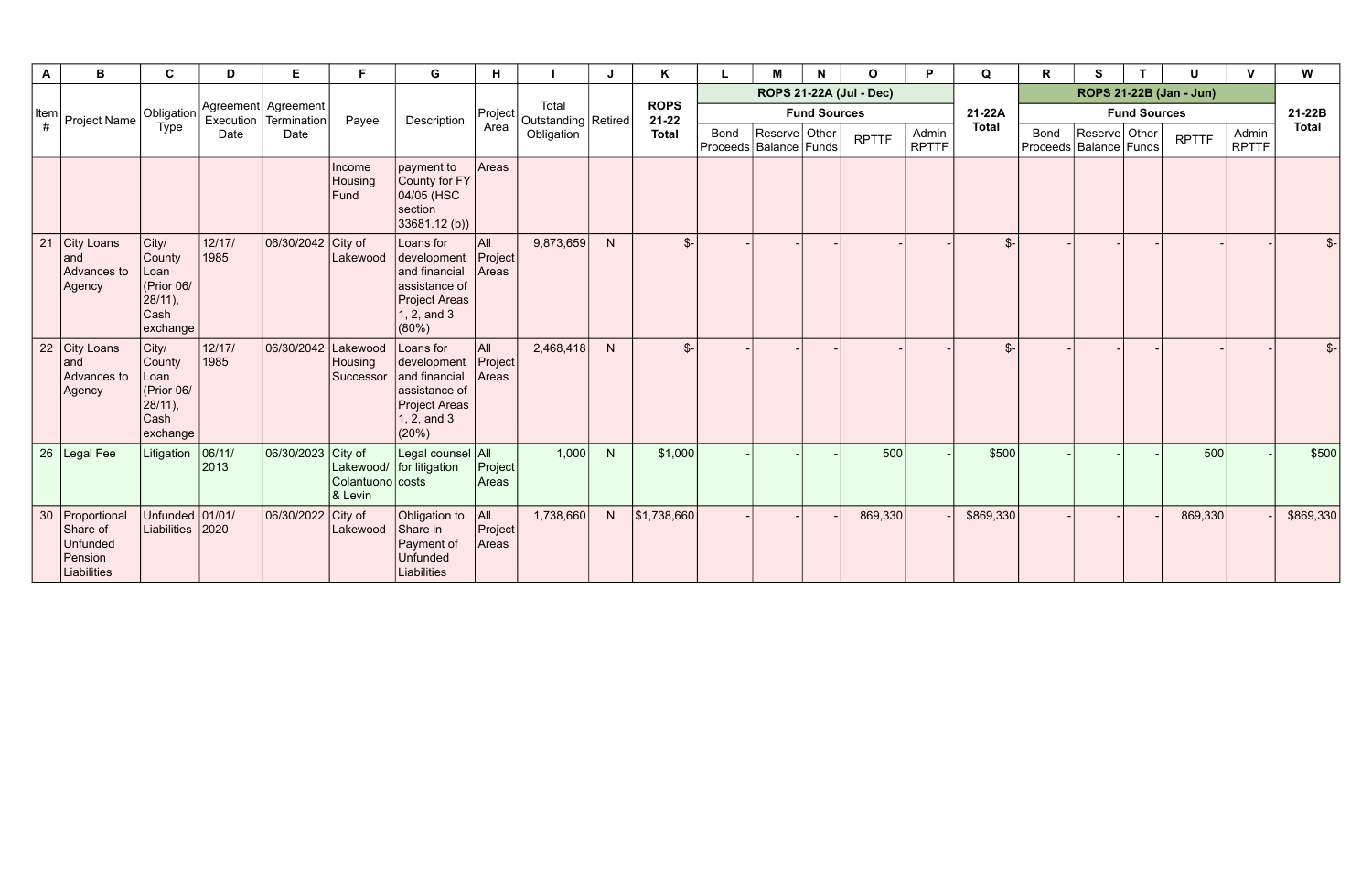### **Lakewood Recognized Obligation Payment Schedule (ROPS 21-22) - Report of Cash Balances July 1, 2018 through June 30, 2019**  (Report Amounts in Whole Dollars)

Pursuant to Health and Safety Code section 34177 (I), Redevelopment Property Tax Trust Fund (RPTTF) may be listed as a source of payment on the ROPS, but only to the extent no other funding source is available or when payment from property tax revenues is required by an enforceable obligation.

|                | B                                                                                                                                                             | E<br>C<br>D                              |                                                | F.                                                                                 | G                                  | H                      |                 |  |
|----------------|---------------------------------------------------------------------------------------------------------------------------------------------------------------|------------------------------------------|------------------------------------------------|------------------------------------------------------------------------------------|------------------------------------|------------------------|-----------------|--|
|                |                                                                                                                                                               |                                          |                                                |                                                                                    |                                    |                        |                 |  |
|                |                                                                                                                                                               |                                          | <b>Bond Proceeds</b>                           |                                                                                    | <b>Reserve Balance Other Funds</b> |                        |                 |  |
|                | <b>ROPS 18-19 Cash Balances</b><br>$(07/01/18 - 06/30/19)$                                                                                                    | Bonds issued<br>on or before<br>12/31/10 | <b>Bonds issued</b><br>on or after<br>01/01/11 | Prior ROPS<br>RPTTF and<br>Reserve<br>Balances retained<br>for future<br>period(s) | Rent, grants,<br>interest, etc.    | Non-Admin<br>and Admin | <b>Comments</b> |  |
|                |                                                                                                                                                               |                                          |                                                |                                                                                    |                                    |                        |                 |  |
|                | Beginning Available Cash Balance (Actual 07/01/18)<br>RPTTF amount should exclude "A" period distribution<br>amount.                                          |                                          |                                                |                                                                                    | 75,537                             | 1,394,288              |                 |  |
| $\overline{2}$ | Revenue/Income (Actual 06/30/19)<br>RPTTF amount should tie to the ROPS 18-19 total<br>distribution from the County Auditor-Controller                        |                                          |                                                |                                                                                    | 502,176                            | 288,200                |                 |  |
| 3              | <b>Expenditures for ROPS 18-19 Enforceable Obligations</b><br>(Actual 06/30/19)                                                                               |                                          |                                                |                                                                                    |                                    | 288,200                |                 |  |
| 4              | Retention of Available Cash Balance (Actual 06/30/19)<br>RPTTF amount retained should only include the amounts<br>distributed as reserve for future period(s) |                                          |                                                |                                                                                    | 577,713                            | 634,501                |                 |  |
| 5              | ROPS 18-19 RPTTF Prior Period Adjustment<br>RPTTF amount should tie to the Agency's ROPS 18-19 PPA<br>form submitted to the CAC                               |                                          |                                                | No entry required                                                                  |                                    |                        |                 |  |
| 6              | Ending Actual Available Cash Balance (06/30/19)<br>C to F = $(1 + 2 - 3 - 4)$ , G = $(1 + 2 - 3 - 4 - 5)$                                                     | $$-$                                     | $S-$                                           | $$$ -                                                                              | $$-$                               | \$759,787              |                 |  |